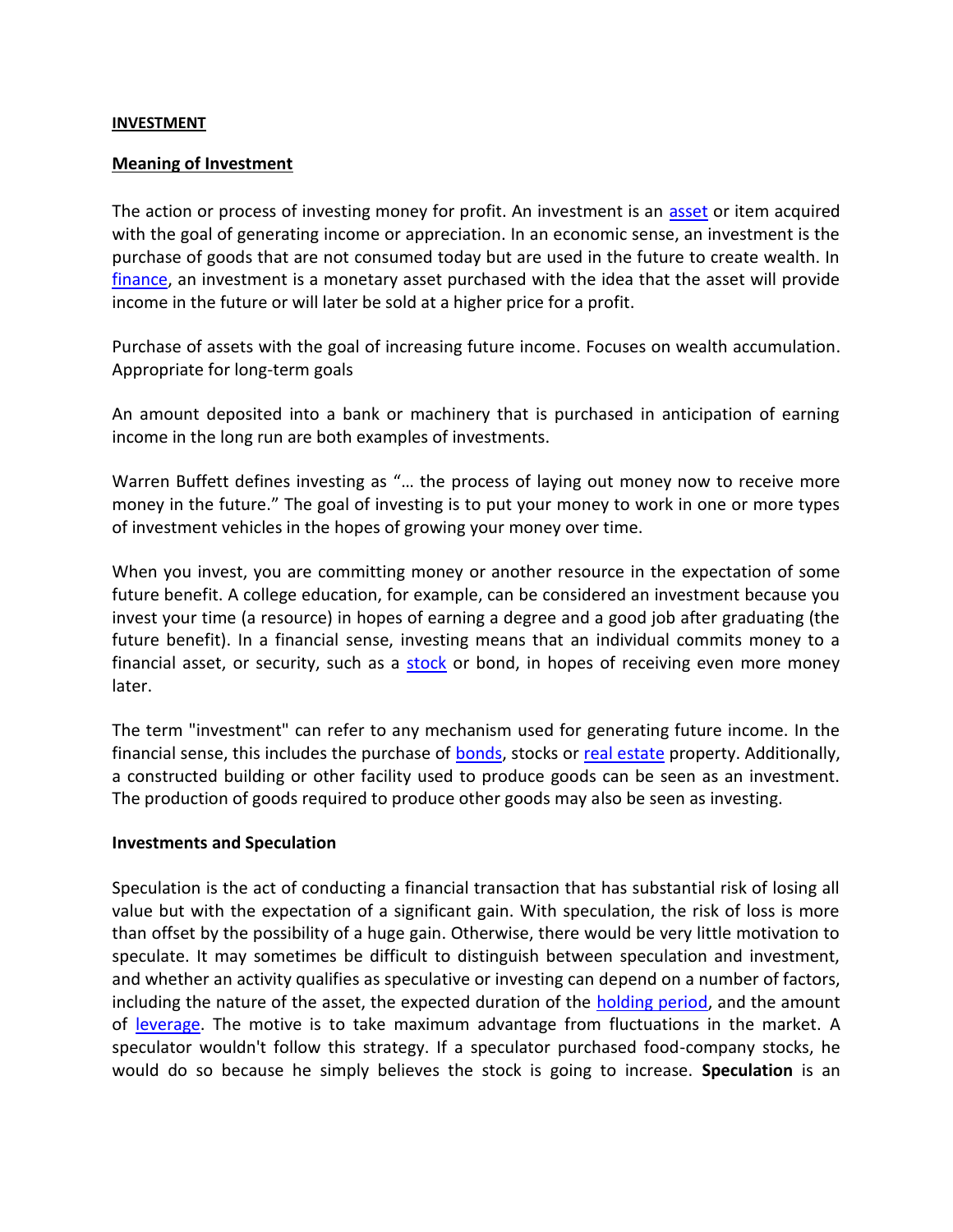investment approach in which the investor aims to buy or sell stocks, currencies or other assets solely to make a quick profit.

Speculation is a separate activity from making an investment. [Investing](https://www.investopedia.com/terms/i/investing.asp) involves the purchase of assets with the intent of holding them for the long term, while [speculation](https://www.investopedia.com/terms/s/speculation.asp) involves attempting to capitalize on market inefficiencies for short-term profit. Ownership is generally not a goal of speculators, while investors often look to build the number of assets in their portfolios over time.

Although [speculators](https://www.investopedia.com/terms/s/speculator.asp) are often making informed decisions, speculation cannot usually be categorized as traditional investing. Speculation is generally considered higher risk than traditional investing, though this can vary depending on the type of investment involved.

Investment refers to the [application of resources \(money\) to make more money,](https://marketbusinessnews.com/financial-glossary/investment/) or the buying of goods that are not consumed today, but are used to create future wealth. Investments typically provide income plus growth.

Put simply, one could say that a speculative investment is just about growth, while an investment is about income plus growth.

## **Essential features of an Investment Programme**

# **1. Safety of principal**

Safety of funds invested is one of the essential ingredients of a good investment programme. Safety of principal signifies protection against any possible loss under the changing conditions. Safety of principal can be achieved through a careful review of economic and industrial trends before choosing the type of investment. Most investors prefer to invest in less riskier securities.

The main [objective of diversification](https://accountlearning.com/how-do-business-diversification-affect-performance-of-company/) is the reduction of risk in the loss of capital and income. A diversified portfolio is less risky than holding a single portfolio.

## 2. Liquidity and Collateral value

A liquid investment is one which can be converted into cash immediately without monetary loss. Liquid investments help investors meet emergencies. Stocks are easily marketable only when they provide adequate return through dividends and capital appreciation. Portfolio of liquid investments enables the investors to raise funds through the sale of liquid securities or borrowing by offering them as collateral security. The investor invests in high grade and readily saleable investments in order to ensure their liquidity and collateral value.

3. Stable income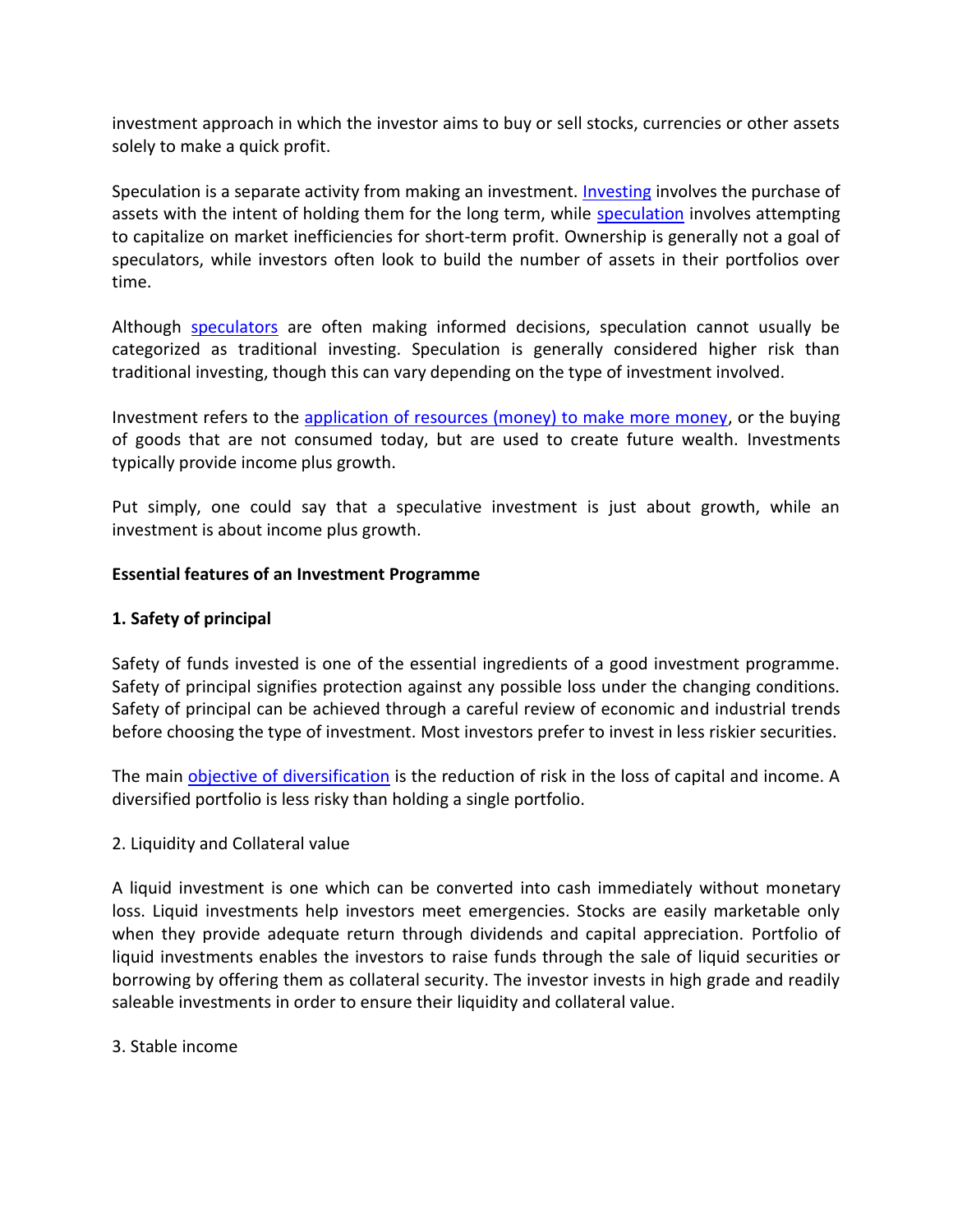Investors invest their funds in such assets that provide stable income. Regularity of income is consistent with a good investment programme. The income should not only be stable but also adequate as well.

# 4. Capital growth

One of the important principles of investment is capital appreciation. A company flourishes when the industry to which it belongs is sound. So, the investors, by recognizing the connection between industry growth and capital appreciation should invest in growth stocks. In short, right issue in the right industry should be bought at the right time. Capital gains are entirely different from yield in that they are only realized when the security is sold for a price that is higher than the price at which it was originally purchased.

# 5. Tax implications

While planning an investment programme, the tax implications related to it must be seriously considered. In particular, the amount of income an investment provides and the burden of income tax on that income should be given a serious thought. Investors in small income brackets intend to maximize the cash returns on their investments and hence they are hesitant to take excessive risks. On the contrary, investors who are not particular about cash income do not consider tax implications seriously.

# 6. Stability of Purchasing Power

Investment is the employment of funds with the objective of earning income or capital appreciation. In other words, current funds are sacrificed with the aim of receiving larger amounts of future funds. So, the investor should consider the purchasing power of future funds. In order to maintain the stability of purchasing power, the investor should analyze the expected price level inflation and the possibilities of gains and losses in the investment available to them.

# 7. Legality

The investor should invest only in such assets which are approved by law. Illegal securities will land the investor in trouble. Apart from being satisfied with the legality of investment, the investor should be free from management of securities. In case of investments in Unit Trust of India and mutual funds of Life Insurance Corporation, the management of funds is left to the care of a competent body. It will diversify the pooled funds according to the principles of safety, liquidity and stability.

# **8.** Marketability

It is another feature of investment that they are marketable. It means buying and selling or transferability of securities in the market.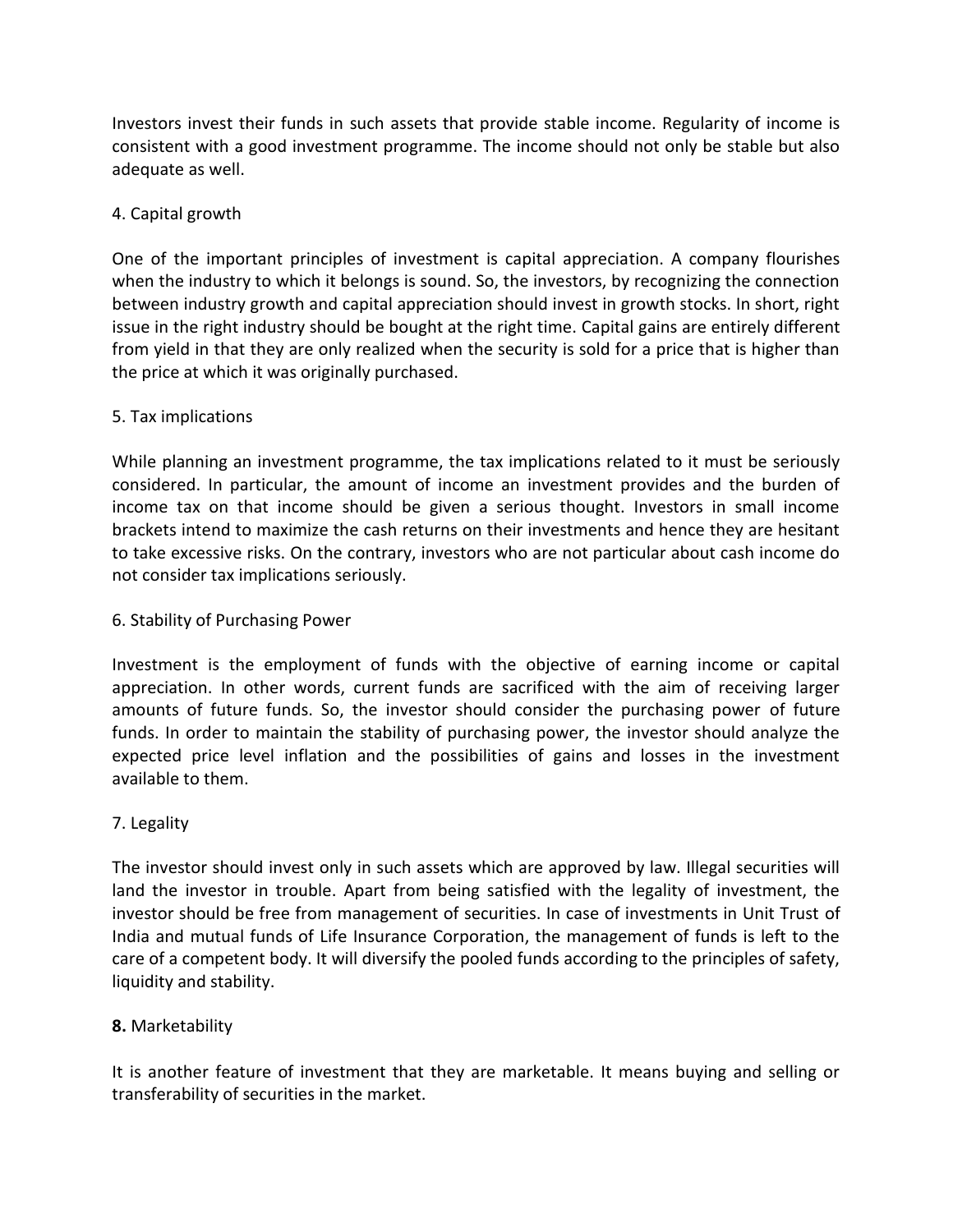## **Characteristics of a good investor**

- Goal setting
- Knowledge
- Right decision
- Patience
- Risk aversion

#### **Process of investment**

#### **Step 1: Assess Current Financial Situation and Goals**

The investment plan process begins financial and non-financial goals, as well as your existing assets. Planning for the future requires having a clear understanding of an investor's current situation in relation to where they want to be. That requires a thorough assessment of current assets, liabilities, cash flow and investments in light of the investor's most important goals. Goals need to be clearly defined and quantified so that the assessment can identify any gaps between the current investment strategy and the stated goals. This step needs to include a frank discussion about the investor's values, beliefs and priorities, all of which set the course for developing an investment strategy.

## **Step 2: Establish Investment Objectives**

Establishing investment objectives centers on identifying the investor's [risk-return](https://www.investopedia.com/university/concepts/concepts1.asp) profile. Determining how much risk that an investor is willing and able to assume, and how much volatility that the investor can withstand, is key to formulating a portfolio strategy that can deliver the required returns with an acceptable level of risk. Once an acceptable risk-return profile is developed, benchmarks can be established for tracking the portfolio's performance. Tracking the portfolio's performance against benchmarks allows smaller adjustments to be made along the way. The objectives of an individual investor may be to accumulate funds to purchase a home or other major acquisition, to have sufficient funds to be able to retire at a specified age, or to accumulate funds to pay for college tuition for children.

#### **Step 3: Determine Asset Allocation**

Using the risk-return profile, an investor can develop an [asset allocation strategy.](https://www.investopedia.com/investing/6-asset-allocation-strategies-work/) Selecting from various asset classes and investment options, the investor can allocate assets in a way that achieves optimum [diversification](https://www.investopedia.com/investing/importance-diversification/) while targeting the expected returns. The investor can also assign percentages to various asset classes, including stocks, bonds, cash and alternative investments, based on an acceptable range of volatility for the portfolio. The asset allocation strategy is based on a snapshot of the investor's current situation and goals, and is usually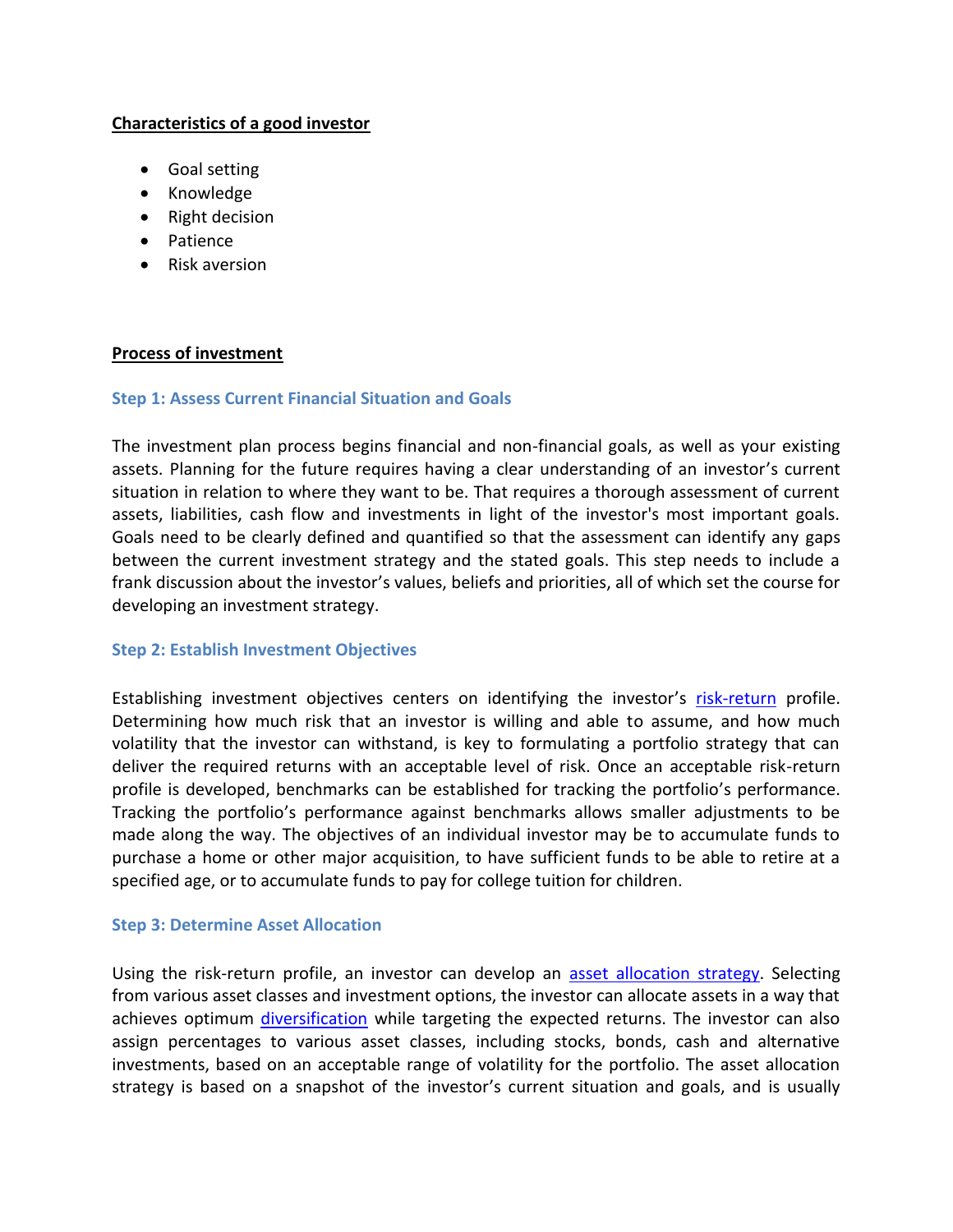adjusted as life changes occur. For example, the closer an investor gets to his or her retirement target date, the more the allocation may change to reflect less tolerance for volatility and risk.

#### **Step 4: Select Investment Options**

Individual investments are selected based on the parameters of the asset allocation strategy. The specific investment type selected depends in large part on the investor's preference for [active or passive management.](https://www.investopedia.com/ask/answers/040315/what-difference-between-passive-and-active-portfolio-management.asp) An actively managed portfolio might include individual stocks and bonds if there are sufficient assets to achieve optimum diversification, which is typically over \$1 million in assets. Smaller portfolios can achieve the proper diversification through professionally managed funds, such as mutual funds or with exchange-traded funds. An investor might construct a passively managed portfolio with index funds selected from the various asset classes and economic sectors.

#### **Step 5: Monitor, Measure and Rebalance**

After implementing a portfolio plan, the management process begins. This includes monitoring the investments and measuring the portfolio's performance relative to the benchmarks. It is necessary to report investment performance at regular intervals, typically quarterly, and to review the portfolio plan annually. Once a year, the investor's situation and goals get a review to determine if there have been any significant changes. The portfolio review then determines if the allocation is still on target to track the investor's risk-reward profile. If it is not, then the portfolio can be [rebalanced,](https://www.investopedia.com/articles/pf/05/051105.asp) selling investments that have reached their targets, and buying investments that offer greater upside potential.

#### **Investment Alternatives**

**PPF -** The Public Provident Fund (PPF) is one of the most popular investment options in India because of its sovereign guarantee. Some of its features are:

a) Investment offers tax benefit under section 80C, interest earned and maturity are also exemptfrom tax.

- b) The scheme has a lock-in period of 15 years.
- c) The interest rate is reviewed by the Government every quarter.

**Mutual fund-** A mutual fund collects money from investors and invests the money in different securities. It charges a small fee for managing the money. Mutual funds are an ideal investment vehicle for regular investors who do not know much about investing. Investors can choose a mutual fund scheme based on their financial goal and start investing to achieve the goal. Mutual funds are professionally managed. It refers to an organization or a company that pools funds from individuals and other organization to invest in portfolio of stocks, bonds and short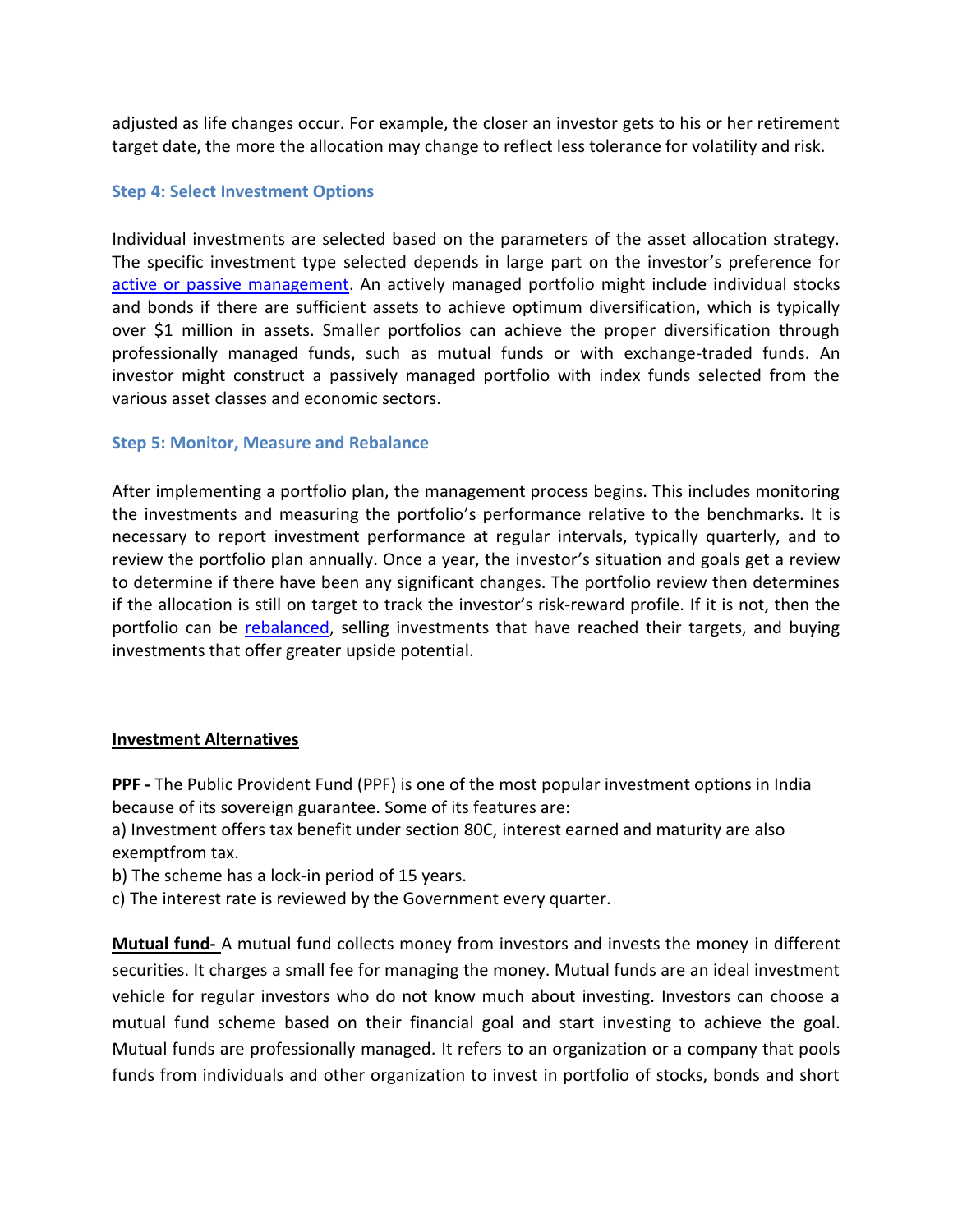term securities. It makes diversification of portfolio a possibility for small investors who otherwise may not be able to do so.

**Shares** Investment in equity and preference shares. On these shares shareholders get dividend. On preference shares dividend is fixed. Preference shares have the preferential right of claiming repayment of capital in the event of winding up of the company. Preference capital has to be repaid out of assets after meeting the loan obligations and claims of creditors but before any amount is repaid to equity shareholders.

Equity shareholders have a residual claim in the firm. The income left after satisfying the claims of all creditors, Outsiders and preference shareholders, belongs to equity shareholders. Equity shareholders have right to vote on the matters of the company.

Equity shareholders have pre- emptive right which means when new shares are issued they are first offered to equity shareholders at the price less than market price.

**Debentures** On debentures interest is given which is fixed. Debenture holders are the creditors of the company. Debenture are repayable after a certain period which is specified at the time of the issue.

**Bond -** The bond is a debt [security,](https://en.wikipedia.org/wiki/Security_(finance)) under which the issuer owes the holders a debt and (depending on the terms of the bond) is obliged to pay them [interest](https://en.wikipedia.org/wiki/Interest) (the [coupon\)](https://en.wikipedia.org/wiki/Coupon_(bond)) or to repay the principal at a later date, termed the [maturity](https://en.wikipedia.org/wiki/Maturity_(finance)) date.  $[1]$  Interest is usually payable at fixed intervals (semiannual, annual, sometimes monthly). A **bond** is a contract between two parties. Companies or governments issue **bonds** because they need to borrow large amounts of money. They issue **bonds** and investors buy them (thereby giving the people who issued the **bond** money). This means that at some point, the **bond** issuer has to pay back the money to the investors.

**Real estate-** People buy a house either for self-occupation or to earn rental income and capital gains from it. However, as per most financial advisors, investing in real estate to earn rental income is not considered as a good investment. This is because: a) Rental income earned from house ranges usually between 2-3 per cent a year. b) The appreciation in the prices of house property depends on various factors such as size, locality, location etc. c) Before making an investment in property, one must evaluate based on safety, liquidity, returns and other similar parameters.

Every investor has some part of their portfolio invested in real assets. Almost every individual and corporate investor invest in residential and office buildings respectively. Apart from these, others include:

- Agricultural Land
- Semi-Urban Land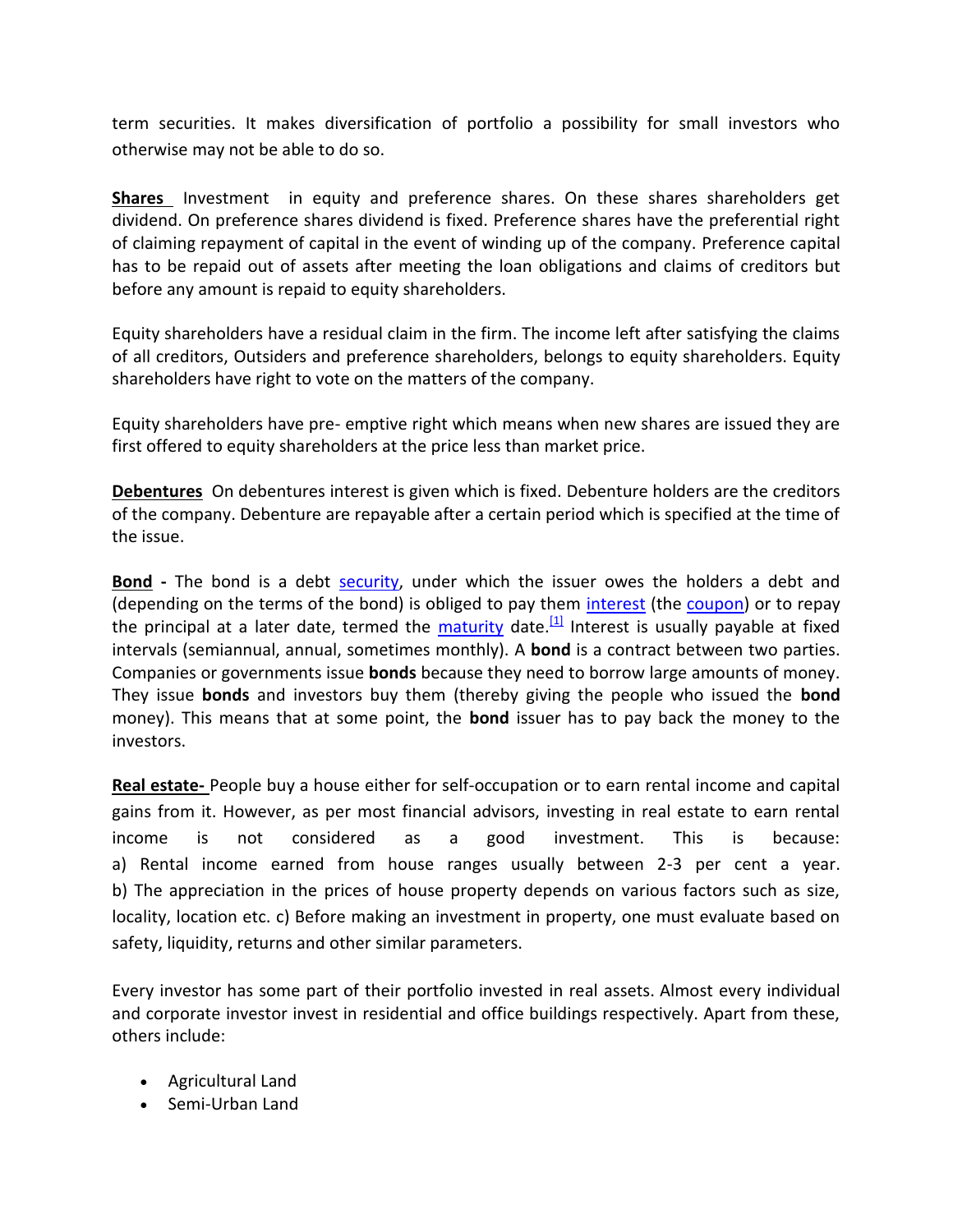- Commercial Property
- Raw House
- Farm House etc

**Gold-** One can buy in gold in various forms-physical, paper, and digital. These forms include jewellery, bullion, sovereign gold bonds, digital gold etc.

a) According to an Economic Times report, gold bought on Akshaya Tritya 10-20 years ago has given double digit returns.

b) The returns in recent years, however, have diminished.

c) Gold prices usually go up during times of uncertainty. Financial advisors recommend one should invest only a certain limited percentage in gold to hedge again .

**Post office saving scheme -** The Post Office Saving Schemes include a bucket list of products that offer reliability and risk-free returns on investment. Such security and returns are perks one mostly associates with a central government-run savings portfolio. These schemes are operated via 1.54 lakh post offices all over the country. Take for instance the PPF scheme; PPF is operated via 8200 branches of public sector banks in addition to the post offices in each city.

Fixed deposit - Fixed deposits are investment instruments offered by banks and non-banking financial companies, where you can deposit money for a higher rate of interest than savings accounts. You can deposit a lump sum of money in fixed deposits for a specific period, ranging from 7 days to 10 years. In a fixed deposit, you put a lump sum in your bank for a fixed tenure at an agreed rate of interest. At the end of the tenure, you receive the amount you have invested plus compound interest.

**Life Insurance** - Life is full of uncertainties. So insurance is taken to reduce the risk. If a person die soon, the flow of earning will be cut off. While this is not a concern for you personally but It will be a concern for those who depend on your earning. Life insurance is also a good investment. Whole life policy and endowment policy are most popular.

**Senior citizen saving scheme -** The Senior Citizens Savings Scheme (SCSS) is primarily for the senior citizens of India. The scheme offers a regular stream of income with the highest of safety and tax saving benefits. It is an apt choice of investment for those over 60 years of age. An individual can invest a maximum amount of Rs 15 lakhs, individually or jointly in an SCSS account (in multiples of Rs 1,000). The amount invested in the scheme cannot exceed the money that has been received on retirement. Hence, the individual can invest either Rs 15 lakhs or the amount received as a retirement benefit, whichever is lower. The account can be opened by cash for an amount below Rs 1 lakh and by cheque for an amount exceeding Rs 1 lakh. Tax deduction of up to Rs 1.5 lakh can be claimed under Section 80C of the Indian Tax Act, 1961.

**National pension system -** Investors who wish to receive a pension in their retirement years can look to invest in the National Pension System (NPS). It is a defined contribution system where your contribution is invested in various assets - equity, bonds, government securities, and alternative investments as per your choice.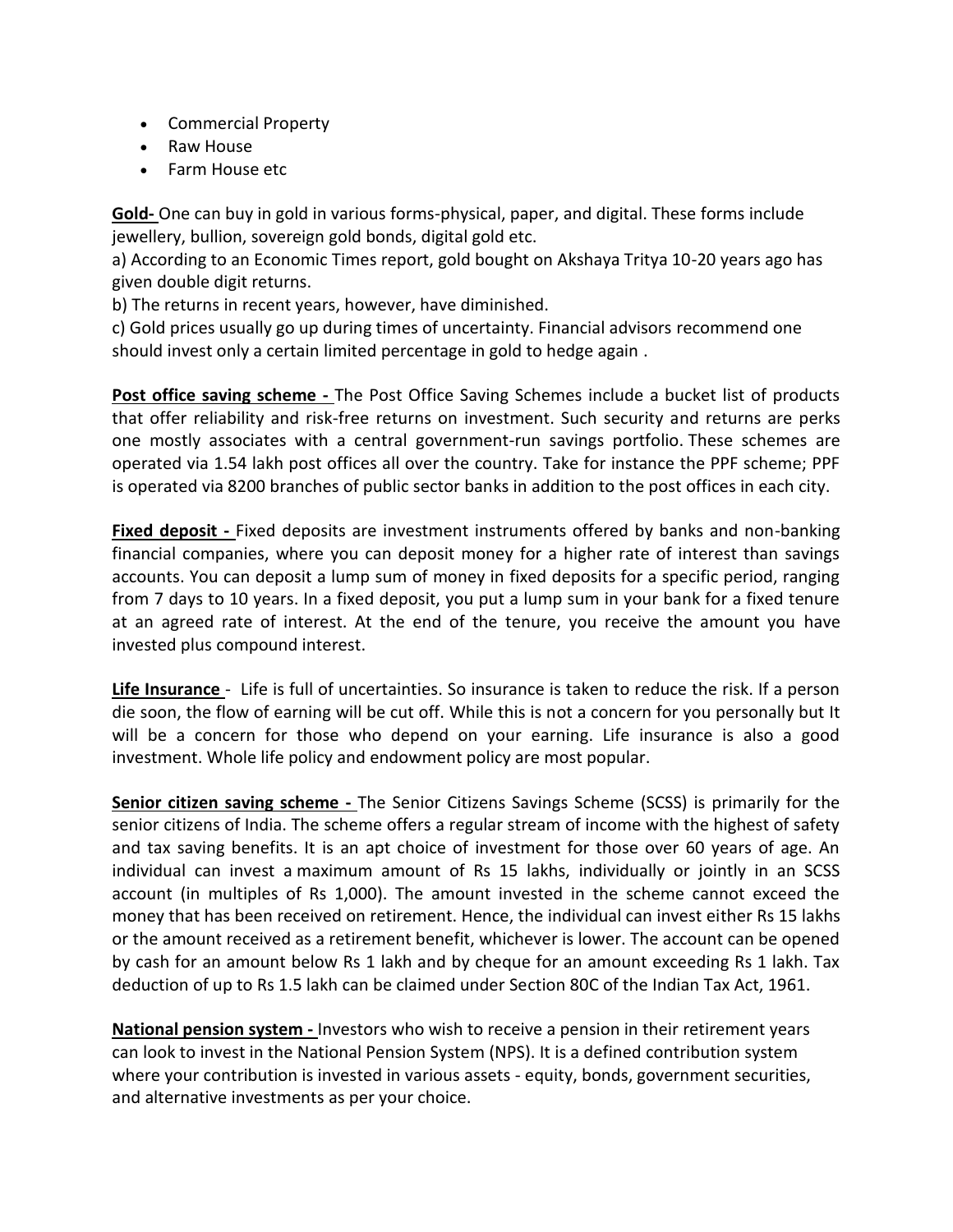a) The scheme offers two choices: Auto choice and Active choice. In auto choice mode, your contribution is divided among various assets based on your age (Life Cycle Fund). On the other hand, under the active choice, you decide the ratio in which funds are to be invested in different asset classes.

b) The scheme matures when the investor turns 60 years of age. The lock-in period depends on the entry age of the investor. For example, if you start investing in NPS at the age of 25 years, then the lock-in period will be 35 years. c) The returns of NPS are market-linked. Amount of pension you will receive post-maturity will depend on the amount of corpus accumulated by you.

NPS offers tax benefit under section 80C for a maximum of Rs 1.5 lakh and an additional tax benefit of Rs 50,000 under section 80CCD (1B). However, at the time of maturity, only 40 percent of the corpus, if redeemed as a lump sum, will be tax-exempt. Pension received will be fully taxable as per your income. No tax is payable during the accumulation period.

**Sukanya samriddhi yogna -** Sukanya Samriddhi is a scheme for the benefit of the girl child introduced by the government. It currently offers an attractive interest rate of 8.5% per annum, compounded annually. The scheme can be opened in the post office or bank, by any Indian parent with a girl child not more than 10 years old.

The maximum investment eligible for tax deduction in Rs 1.5 lakh. The minimum amount required to invest is Rs 250, with an upper limit of Rs 1.5 lakh per annum. The maturity will be after the girl child attains the age of 21 or 18 (if she is getting married). The tax benefits can be availed by parents or guardians under section 80-C.

**Art** – Art is a special asset class and requires more involvement than other forms of investments. Artworks are by definition unique (unlike shares, where it does not matter which one you own).It is a investment in painting, drawing, Precious stone, photography, digital, mixed media, sculpture, prints, and even video. Art as a form of investment is quite common in developed nations and the trend is picking up in India. Many affluent Indians buy art preserve it and diversify their portfolios

**Venture capital** – This is considered as high risk capital. Venture capital is mainly initial capital provided for new ventures in high risk areas where the conventional source of finance are not available. Being a new concept it does not meet the rigid requirements of financial institutions. Venture capital provide financial resources in the form of equity capital to implement the project. Usually, new projects of high technology are taken up. Venture capital not only provide finance but also assist in the management of the enterprise to ensure smooth implementation.

**National Savings Certificates (NSCs) –**These are one time lump sum investment products which you can buy at any post office network in India. 5-year NSCs and 10-year NSCs will give you 8.50% and 8.80% respectively in the current financial year. Also, your investment will earn you tax exemption under section 80C.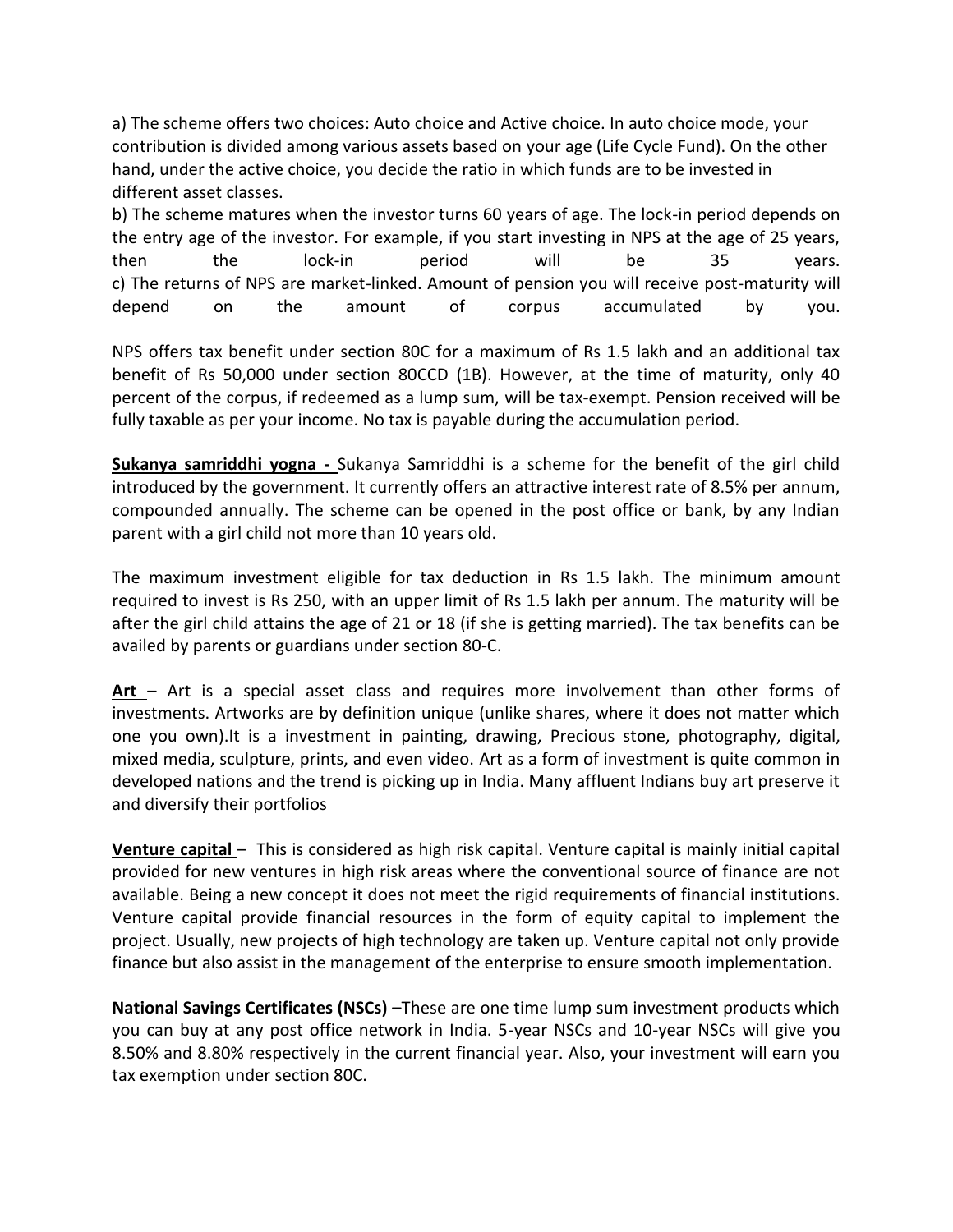## **Risk and Return**

Higher **risk** is associated with greater probability of higher **return** and lower **risk** with a greater probability of smaller **return**. This trade off which an investor faces between **risk** and **return** while considering investment decisions is called the **risk return** trade off.

Returns are the gains or losses from a security in a particular period and are usually quoted as a percentage.

Risk is the chance that an investment's actual return will be different than expected. Risk means you have the possibility of losing some, or even all, of your original investment. Low levels of uncertainty (low risk) are associated with low potential returns. High levels of uncertainty (high risk) are associated with high potential returns. The [risk/return tradeoff](https://www.investopedia.com/terms/r/riskreturntradeoff.asp) is the balance between the desire for the lowest possible risk and the highest possible return.



For example, Rohan faces a risk return trade off while making his decision to invest. If he deposits all his money in a saving bank account, he will earn a low return i.e. the interest rate paid by the bank, but all his money will be insured up to an amount of….

However, if he invests in equities, he faces the risk of losing a major part of his capital along with a chance to get a much higher return than compared to a saving deposit in a bank

Diversification allows investors to reduce the overall risk associated with their portfolio but may limit potential returns. Making investments in only one market sector may, if that sector significantly outperforms the overall market, generate superior returns, but should the sector decline then you may experience lower returns than could have been achieved with a broadly diversified portfolio.

# **Concept and component of total risk**

Total risk is an assessment that identifies all of the risk factors associated with pursuing a specific course of action.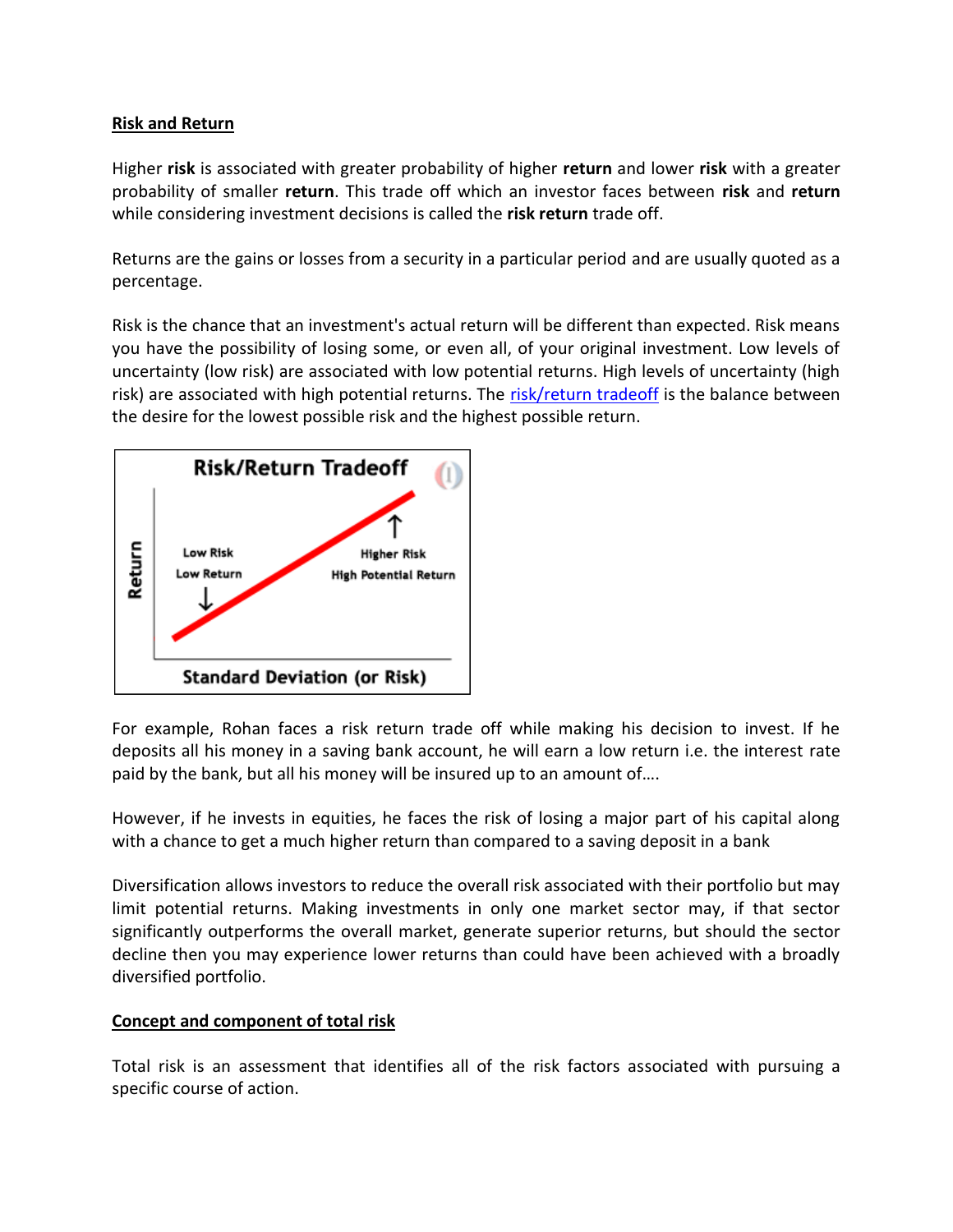Total risk represents a combination of the [systematic risk](https://searchcompliance.techtarget.com/definition/systemic-risk) and unsystematic risk, including potential internal and external threats and [liabilities,](https://searcherp.techtarget.com/definition/asset-liability-management) Identifying these risks requires performing a total [risk assessment,](https://searchsecurity.techtarget.com/definition/risk-analysis) which offers a comprehensive view of potential threats an organization might encounter. The goal of examining total risk is to make a decision that leads to the best possible outcome.

## **Types of risk**

**1. Unique/specific Risk** – Affect only that firm,also known as unsystematic risk, diversifiable risk, Firm specific, Idiosyncratic Risk

**2. Market risk –** affect overall stock market, also known as systematic risk, undiversifiable risk

## **Systematic Risk:**

It refers to that portion of variability in return which is caused by the factors affecting all the firms. It refers to fluctuation in return due to general factors in the market such as money supply, inflation, economic recessions, interest rate policy of the government, political factors, credit policy, tax reforms, etc. these are the factors which affect almost all firms. The effect of these factors is to cause the prices of all securities to move together. This part of risk arises because every security has a built in tendency to move in line with fluctuations in the market. No investor can avoid or eliminate this risk, whatever precautions or diversification may be resorted to. The systematic risk is also called the non-diversifiable risk or general risk.

Types of Systematic Risk:

# 1.**Market Risk**:

market prices of investments, particularly equity shares may fluctuate widely within a short span of time even though the earnings of the company are not changing. The reasons for this change in prices may be varied. Due to one factor or theother, investors' attitude may change towards equities resulting in the change in market price. Change in market price causes the return from investment to vary. This is known asmarket risk. The market risk refers to variability in return due to change in market price of investment. Market risk appears because of reaction of investors to different events. There are different social, economic, political and firm specific events which affect the market price of equity shares. Market psychology is another factor affecting market prices. In bull phases, market prices of all shares tend to increase while in bear phases, the prices tend to decline. In such situations, the market prices are pushed beyond far outof line with the fundamental value.

2. **Interest-rate Risk:** The interest rate risk refers to the variability inreturn caused by the change in level of interest rates. Interest rate risk arises due to changes in market interest rates. In the stock market, this primarily affects fixed income securities because bond prices are inversely related to the market interest rate. In fact, interest rate risks include two opposite components: Price Risk and Reinvestment Risk. Both these risks work in opposite directions. Price risk is associated with changes in the price of a security due to changes in [interest rate.](http://www.bankrate.com/finance/mortgages/current-interest-rates.aspx) Reinvestment risk is associated with reinvesting interest/ dividend income. If price risk is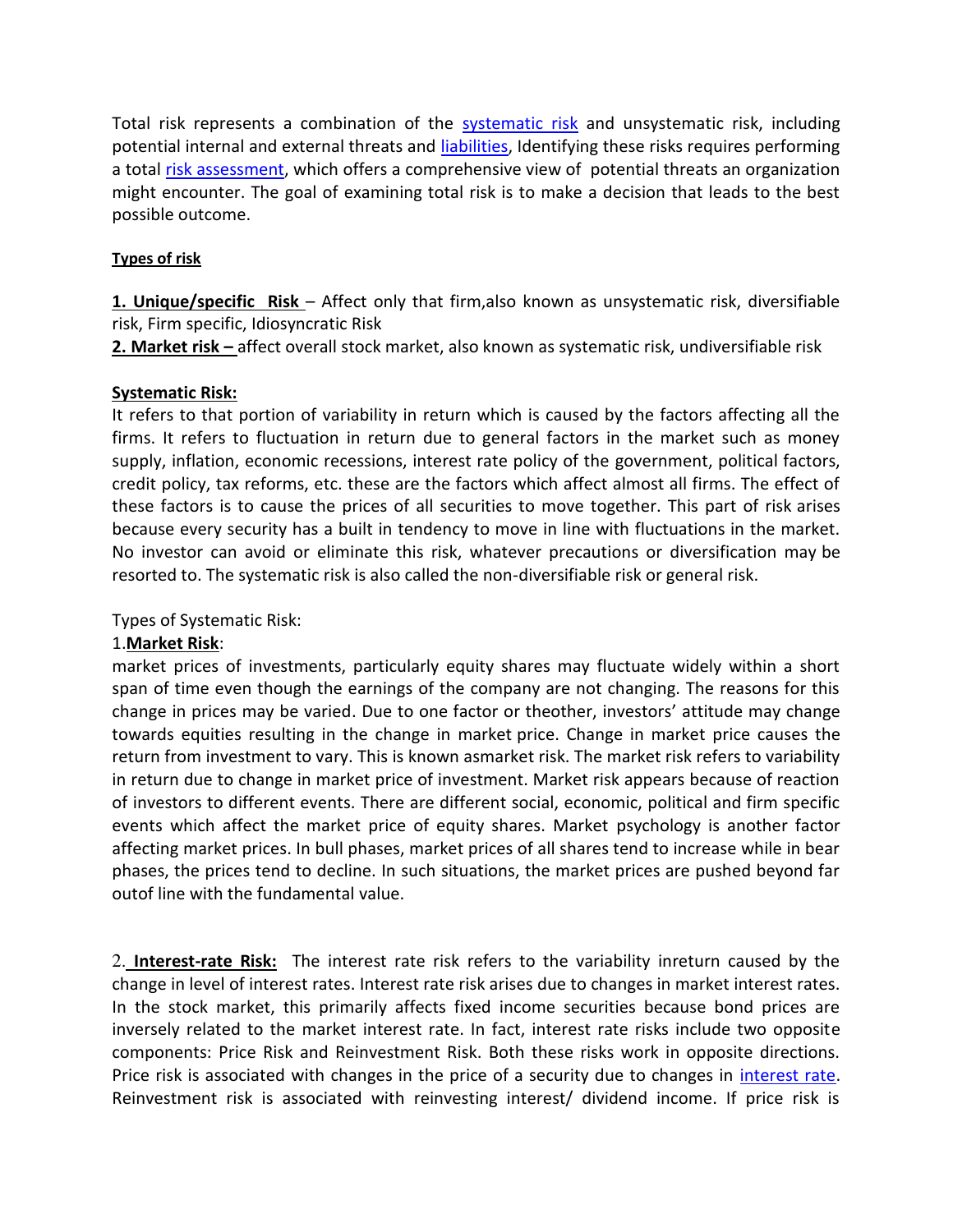negative (i.e. fall in price), reinvestment risk would be positive (i.e. increase in earnings on reinvested money). Interest rate changes are the main source of risk for fixed income securities such as bonds and debentures.

## 3.**Purchasing power or Inflation Risk**:

The inflation risk refers to the uncertainty of purchasing power of cash flows to be received out of investment. It shows the impact of inflation or deflation on the investment. Purchasing power risk arises due to inflation. Inflation is the persistent and sustained increase in the general price level. Inflation erodes the purchasing power of money, i.e., the same amount of money can buy fewer goods and services due to an increase in prices. Therefore, if an investor's income does not increase in times of rising inflation, then the investor is actually getting lower income in real terms.

## **Unsystematic Risk:**

The unsystematic risk represents the fluctuation in return from an investment due to factors which are specific to the particular firm and not the market as a whole. These factors are largely independent of the factors affecting market in general. Since these factors are unique to a particular firm, these must be examined separately for each firm and for each industry. These factors may also be called firm-specific as these affect one firm without affecting the other firms. For example, a fluctuation in price of crude oil will affect the fortune of petroleum companies but not the textile manufacturing companies. As the unsystematic risk results from random events that tend to be unique to an industry or a firm, this risk is random in nature. Unsystematic risk is also called specific risk or diversifiable risk.

## **Types of unsystematic risk**

**Business risk –** Eg. Strike, Techically outdated technology, accident

**Financial risk –** Company has more debt than owned funds. It is related to debt- Equity ratio. Company does not perform well and it is unable to Pay its creditors. In addition, Borrowing expose the company to the risk that creditor will file a Legal claim against it.

**Liquidity risk** – It is when an asset may not be sold easily or may not receive full market value especially it must be sold on short notice. For example, if a company's stock is held by relatively few stockholders and demand for the shares is not high, one of those stockholders might have difficulty finding a buyer.